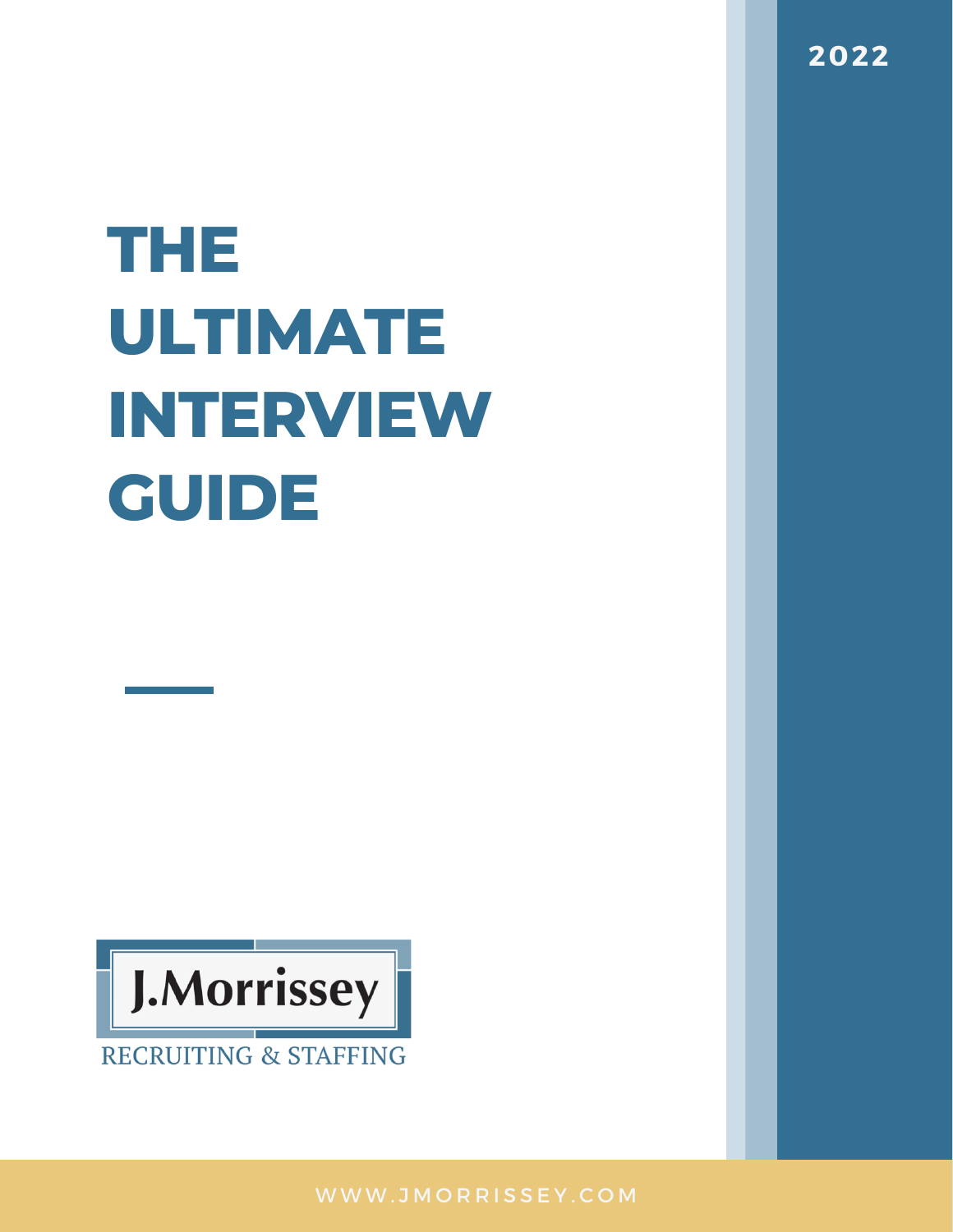# **Your Guide for a Successful Interview:**

Great news, you have secured an interview. Awesome! Now what? While the interview process can feel intimidating, it does not have to be overwhelming if you set yourself up for success. The J. Morrissey team has put together this comprehensive interview guide so that you can feel confident about every step of the interview process. Here's everything you need to know for a successful job interview:

## **PREPARATION:**

The best thing you can do to feel in control and confident in any interview is to prepare ahead of time. Preparation, both mentally and physically, is key to ensuring that you feel confident and composed for your interview. Doing so will make you feel more in control of the process so you can put your best foot forward. Here are some important preparation recommendations:

## *Research the company:*

- View their website to learn about what they do, their mission statement and core values, their history, and all the details of their business.
- Do a google search of the company to research their financial information (if available) and to see if there is any newsworthy press coverage highlighting recent accomplishments or updates to the company.
- Find the people who will be interviewing you on LinkedIn (or the company website), to familiarize yourself with those who you will be meeting, their roles within the organization, and their interests so you can find common ground during the interview.

#### *Review your experience:*

- No one knows you better than yourself, so it's important to go over your experience and prepare examples of accomplishments that align with the job description.
- Practice your elevator pitch. There's nothing worse than starting an interview off rambling, so prepare and practice how you want to confidently and concisely open the interview.
- Be prepared to walk the interviewer(s) through your resume and be able to speak to it in a way that's tailored for the role you are interviewing for.
- If you are meeting in person, print several copies of your resume to hand out.



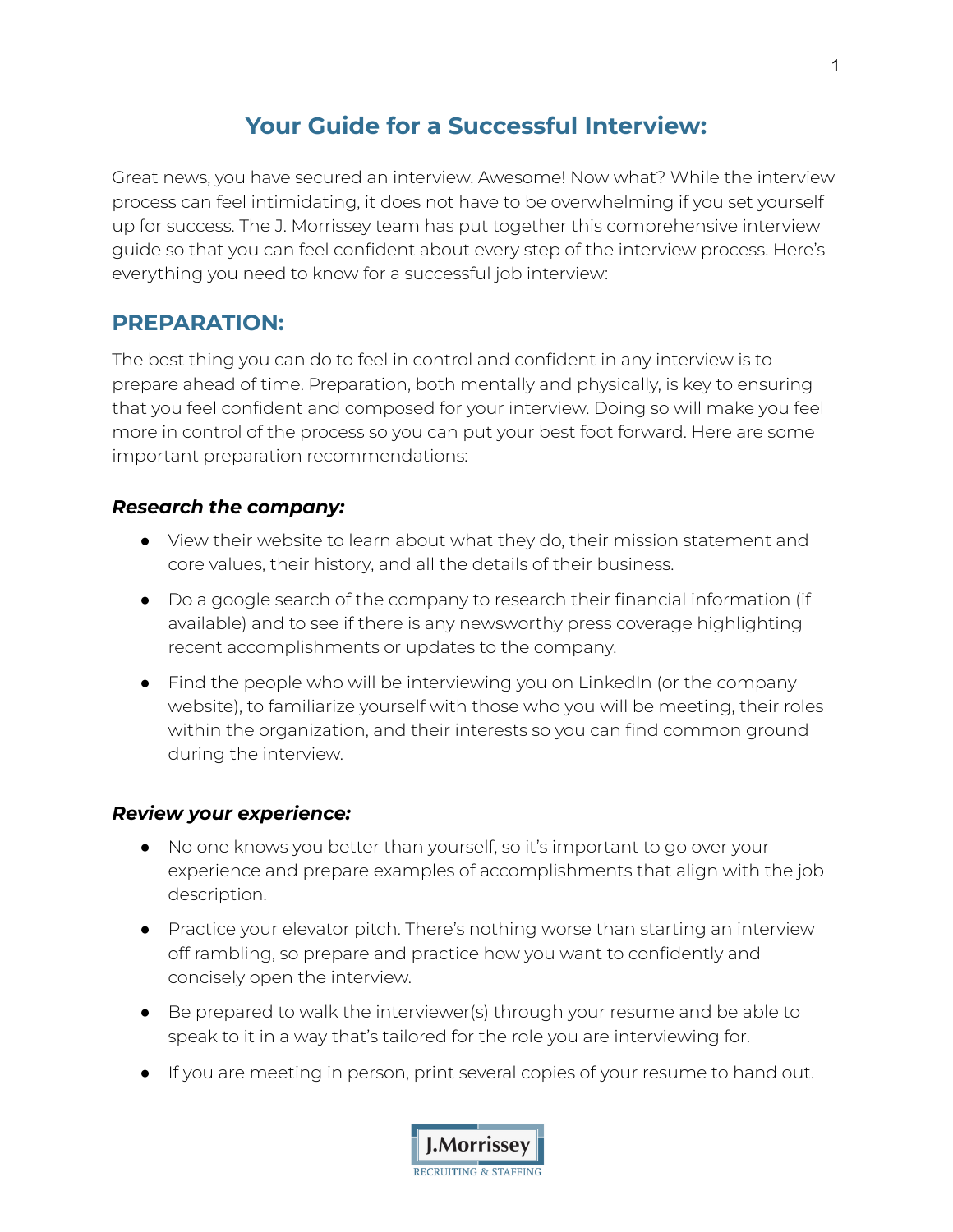## *Practice questions they may ask you:*

Prospective employers want to find out about you and your abilities (as reviewed in the prior section), so be prepared to answer the below questions. Below are some common interview questions to practice as well as some situation interview questions. Be ready with examples for all of these. Keep all your answers professional, objective, honest, and respond in a way this is appropriate to the company and the opportunity.

## - Common Interview Questions:

- Why should I hire you? What makes you the best candidate?
- Why did you choose this particular role?
- What do you really hope to gain or learn in your next career move?
- Why would you like to work for our organization?
- What interests you about our products or services?
- What would your previous employer say about you? Would they recommend you for this position? Why?
- What style of management do you work best with?
- What have you learned from some of the jobs you have held? Which did you enjoy most? Why?
- What have you done that shows initiative in your career?
- What is your major weakness? What have you done about it?
- What do you think determines a person's progress in a good company?
- What does "teamwork" mean to you?
- Are you willing to relocate?
- The dreaded questions.... Where do you want to be in 5 years?
- Why are you leaving your current position? What are you looking for in your next role?
- Talk about your supervisory experience.

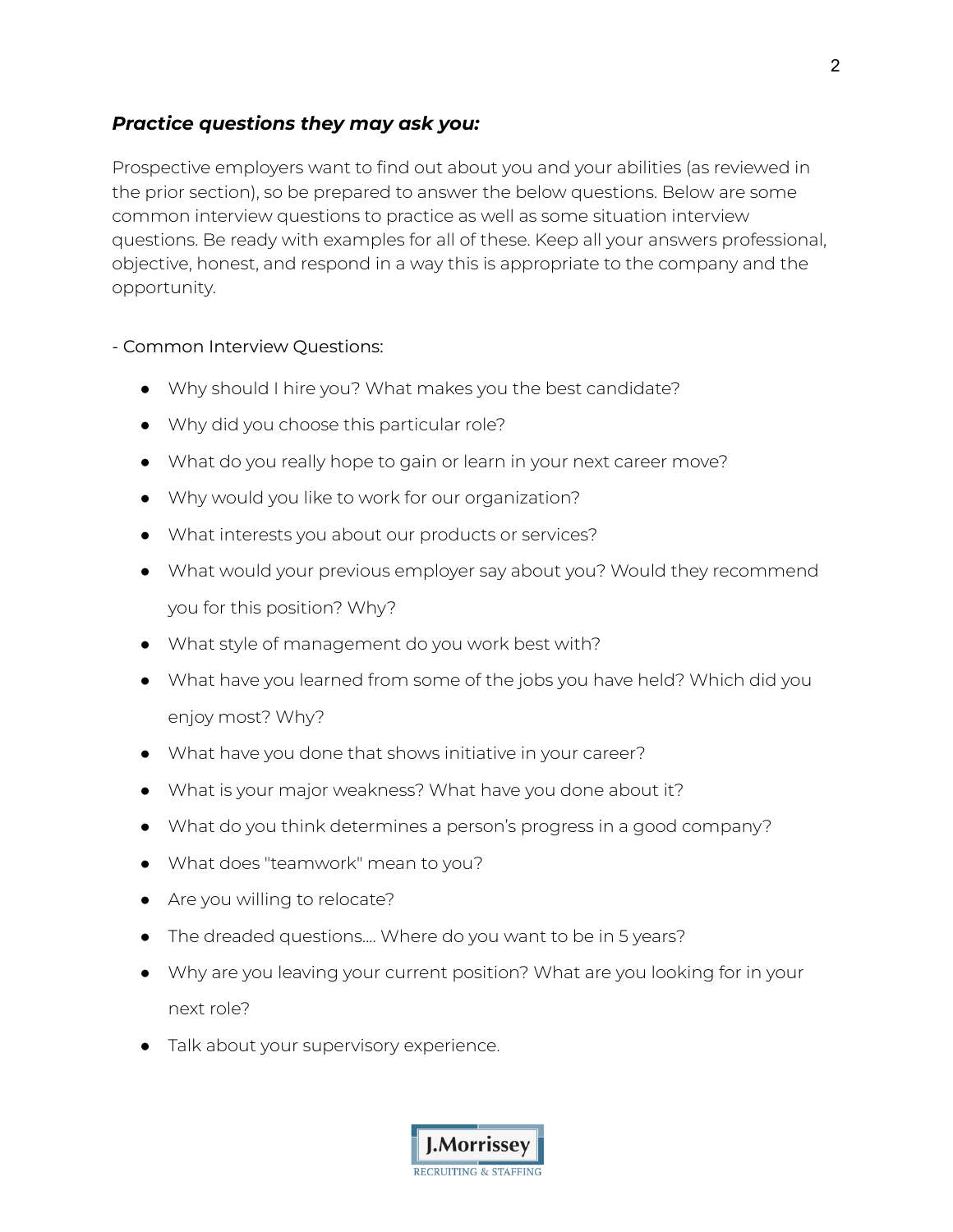- Situational Interview Questions:

- Tell me about a time when you had a confrontation with a boss or co-worker.
- Tell me about a time when you were working under a serious time deadline.
- Tell me about a time when you were asked to do something that you didn't know how to do.
- Tell me about a recent project you worked on that was an independent project where you had to handle it on your own.
- Tell me about something you had to work on recently that you found difficult.
- Tell me about a recent event that you planned" (work/social).

For each situational question, answer with the **STAR** Approach:

**S**: **SITUATION** - Describe <sup>a</sup> specific situation that applies to the question -- do not generalize.

**T**: **TASK** - Describe the task at hand; again, do not generalize -- be specific.

**A**: **ACTION** - Describe the actions you took to resolve the situation and/or complete the task.

**R**: **RESULT** - Describe the final result of the situation – and MAKE SURE it is <sup>a</sup> POSITIVE result!

NOTE: If you are nervous about "recalling" your answers to each of these questions, think of a few stories that may be used to answer a range of questions they could ask. You will feel more comfortable going into the interview, and have good, well-thought-out illustrations of a variety of scenarios.

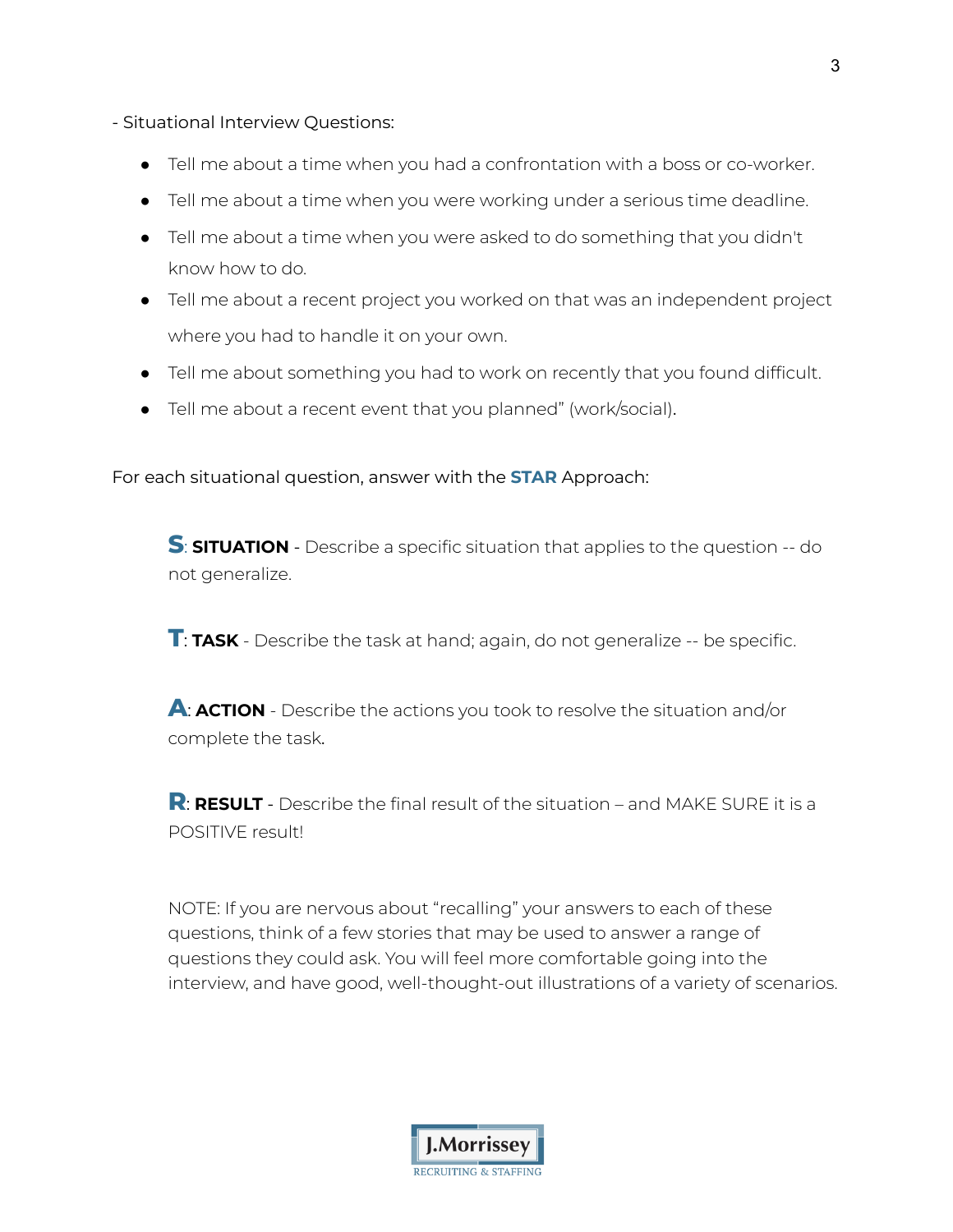## *Practice questions you may want to ask:*

Most employers are impressed when you question them intelligently during a job interview. It shows them you took the time to research their organization and can indicate your interest in the position. And remember, the interview is for you as well. Make sure you are comfortable with the company and the opportunity. Think about the reasons you are looking for a change in your career, and make sure this position addresses those issues.

#### -General questions to ask:

- How/why has this position become available?
- Who would be my direct supervisor? How would you describe their management style?
- What is the environment or culture like in this department?
- How large is the department? What growth is planned or expected?
- What do you see as strengths of the department? What do you see as the weaknesses?
- Can you tell me about the challenges other people have had in this role?
- How do you think this position should be performed in order for it to be successful?
- How will my work and productivity be evaluated?
- Who would my peers be? What are their backgrounds?
- Who would my superiors be? What are their backgrounds? And if applicable: Who would my subordinates be and their backgrounds?
- Can you tell me about the turnover rate for this department or organization?
- Why did you come here? What makes you stay?
- What are some key things I should know about this company? Any negatives?

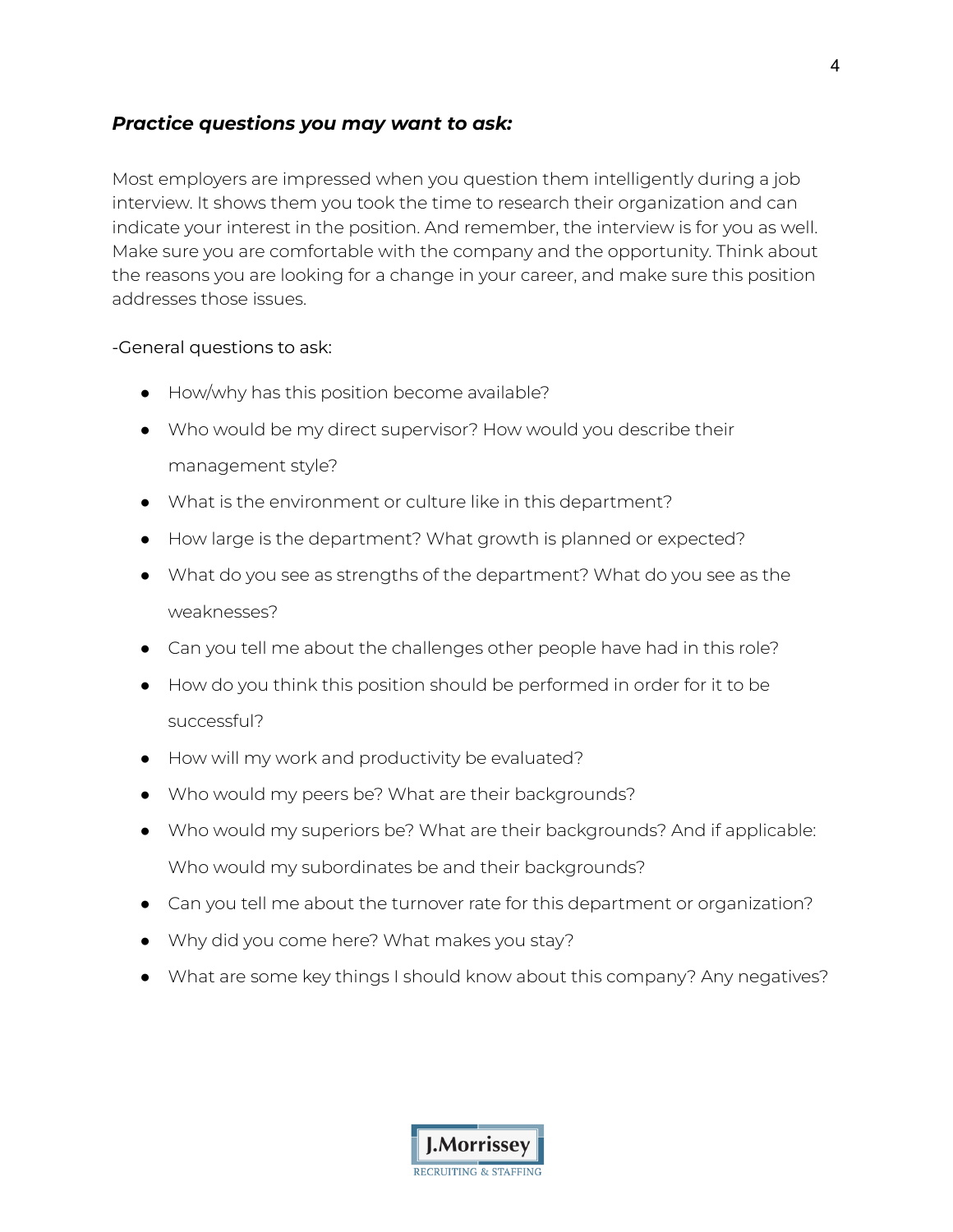Interview question for more corporate/executive level questions:

- In what ways does your company foster the growth, development, and learning of its employees?
- Where can I expect to be in 2 years when I come in and perform at or above levels expected of me?
- What has been the key to making this company successful?
- What is unique about the way the company operates?
- What does your company do to give it a competitive edge over the rest of the market?
- What is the company's current financial situation? (you should know about this, but if it is not strong, have them explain why and how they hope to turn it around)
- What economic conditions impact your organization? What is being done to handle these situations?
- What markets does the company anticipate developing?
- Does the company have plans for mergers or acquisitions?
- When was the last corporate re-organization? How did it affect the department? When will the next corporate re-organization occur? How will it affect this department?
- What does the department hope to achieve in the next 2-3 years? How will that help the company? How will the company recognize it?

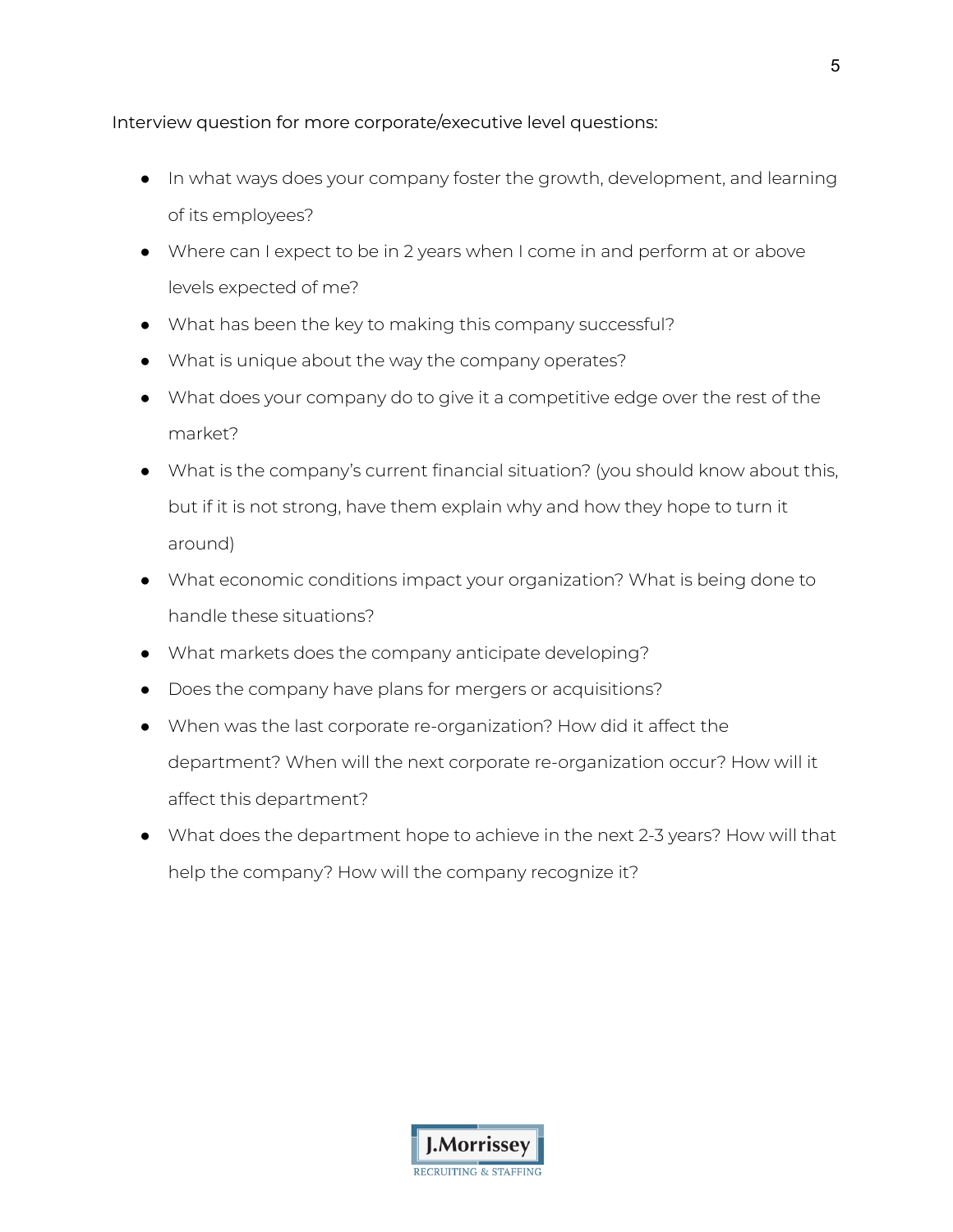## *Plan your journey for the in-person interview:*

- There's nothing worse than showing up late for an interview. This can easily be avoided by looking up directions to the company ahead of time. Leverage a navigation app like Google Maps or Waze to help you navigate to the location.
- Aim to arrive 15 minutes early and plan on walking inside 5-10 minutes early. Give yourself extra time in case you encounter traffic delays, road closures, bus delays, etc.
- Make sure you also understand the parking situation prior to the interview. This may also require extra time.

## *Prepare for your virtual interview:*

While in-person interviews require you to physically navigate to the interview location, virtual interviews require some preparation and navigation with your device.

- Set up your device. We always recommend a desktop or laptop however if you need to use a tablet or phone, that is fine.
- Download and register for the virtual application you will be utilizing such as Zoom, Microsoft Teams, Google, etc.
- Find an appropriate location to conduct the interview. This location should have good lighting, a professional-looking background, and be free of possible interruptions.
- Test your connection with a spouse or friend prior to the interview. Make sure your video camera and microphone are working within the application.
- Close all other applications and browsers so that the only thing open is the interview application.
- Do a test connection the day of the interview and make sure you log on 5-10 minutes early so that you are not late. Always give yourself extra time in case you run into any technical difficulties and need to adjust computer settings at the last minute or need to restart your computer.
- When you first log on, they will see you before you see them so be cognizant of what you are doing.

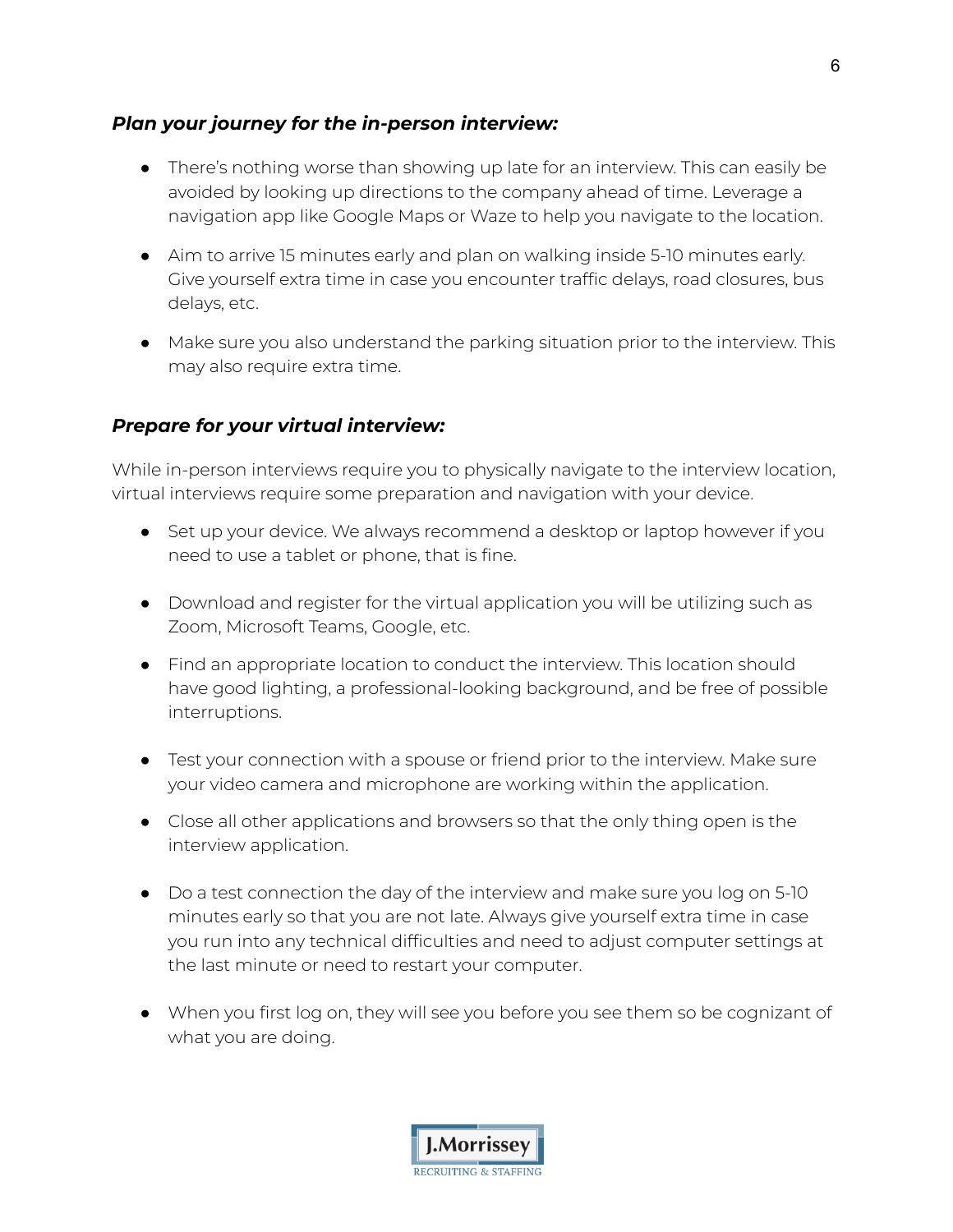## *Physically prepare yourself:*

- Dress to impress no exceptions—ditch the yoga pants and jeans and dress professionally for the role you are trying to get from head to toe.
- Make sure you are well-rested and in the right frame of mind at least one day before.
- Eat a healthy meal and hydrate before the interview to ensure you are mentally and physically feeling your best.
- Turn off your cell phone, and put it away before the interview starts

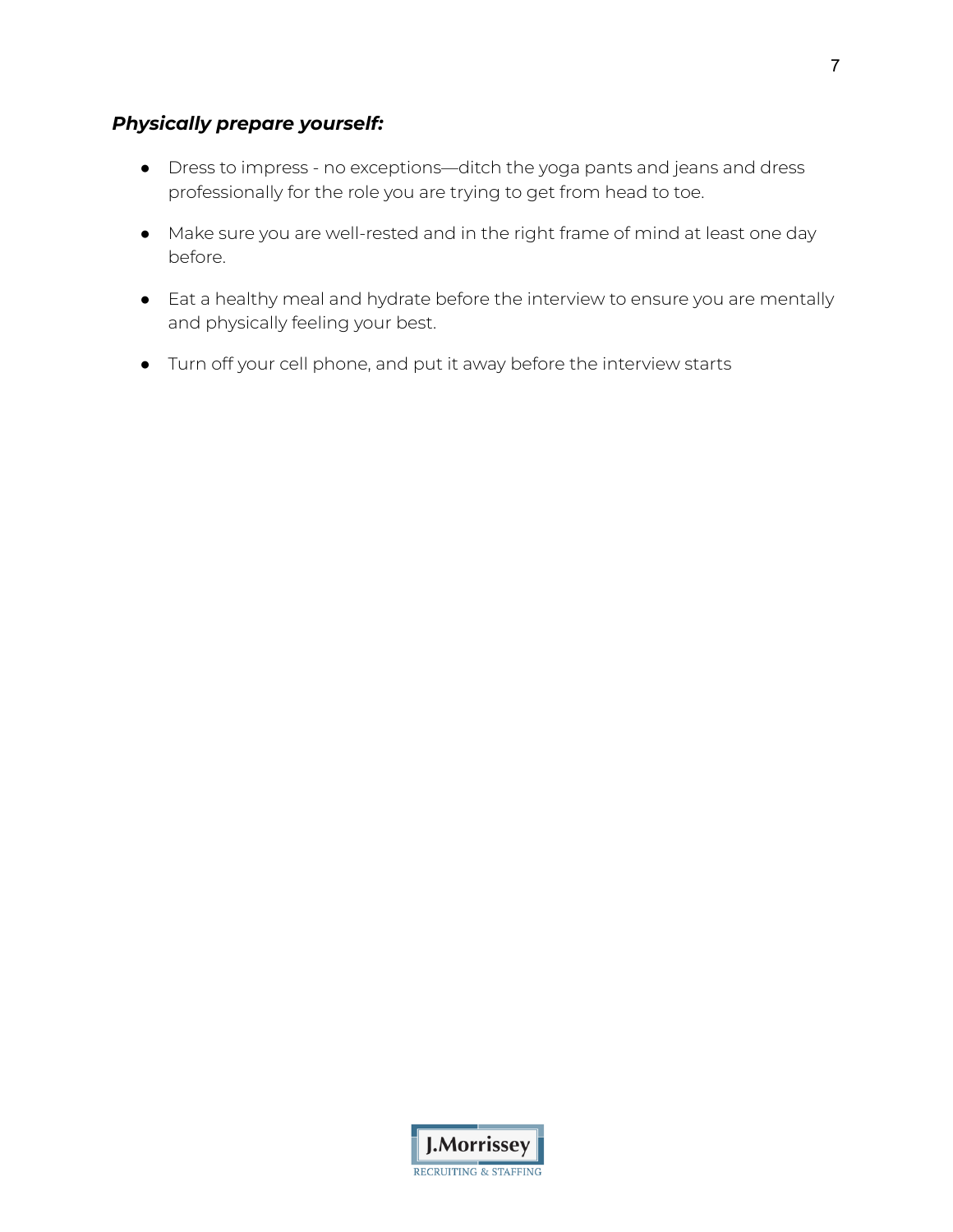# **THE INTERVIEW:**

## *Things to keep in mind throughout the interview:*

How you look, act and conduct yourself during the interview says as much as the words you speak and the answers you give.

#### **Interview Kickoff:**

- The first 5 to 50 seconds are CRITICAL! Make an impactful first impression. You will be assessed from the moment you enter the room or log on your virtually. Be aware of what you are doing and how you present yourself
- Convey a friendly communication tone, and use positive words that show enthusiasm and energy. Also, speak clearly and avoid rushing your words so they do not sound mumbled.
- Acknowledge everyone in the interview.
- If it's virtual, be mindful to not yell into the screen.
- Bring a notepad, and ask if they don't mind you taking notes.

#### **Body Language:**

- Maintain good eye contact. If it's virtual, we recommend looking directly into the camera, not the screen or monitor, to ensure engaging eye contact.
- Pay attention to the interviewer at all times. It is easy to get distracted during a virtual interview. Be truly engaged in the conversation. That said, sometimes the sound during virtual interviews can be less than perfect so don't be afraid to ask for a question to be repeated if you could not hear it correctly due to technical issues.
- Do not interrupt: Many people have this habit, or are so excited and eager to please that they want to jump in and say the next thing! Be careful to listen fully, and respond accordingly. This is especially important for a virtual interview with a number of different people on the call. Always give an extra pause before you start speaking to be sure the interviewer has finished speaking.
- Body language speaks volumes during an interview. Show that you are engaged and want to be there with open body positions. Maintain a balance between relaxed and comfortable with a professional and confident posture. Lean forward on occasion to show interest and smile and nod at their comments. Don't pick or pull at your clothes or hair. Avoid closed-off body language like crossing your arms.

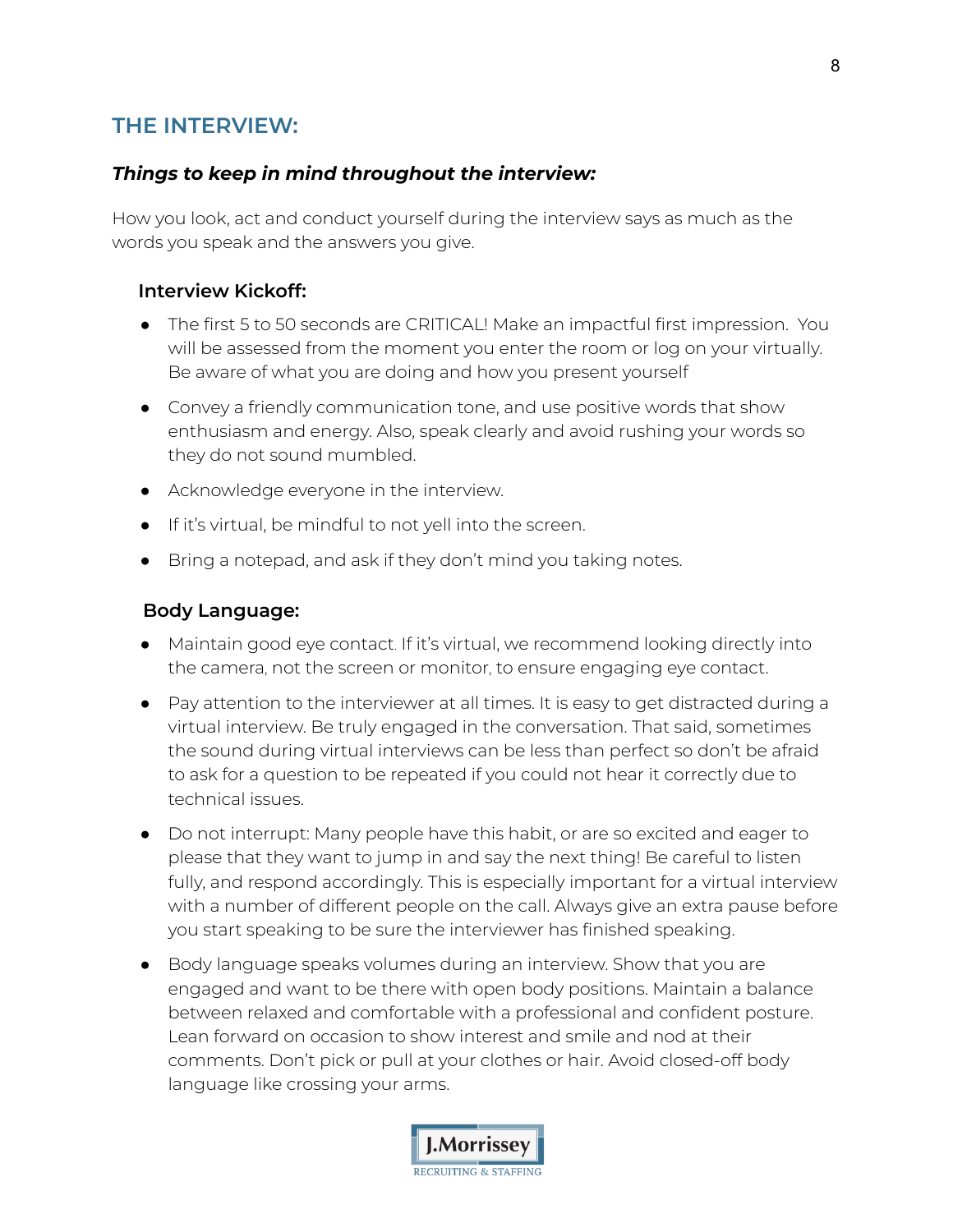## *The discussion during the interview:*

This is where your preparation comes into play. Remember, it's their job to assess if you are a fit for the position and their team, and it's your time to professionally express that you are the right choice for the job.

- Be prepared to answer all of their questions and discuss your pertinent skills, experience, educational training, and professional credentials.
- Focus on how to impress them with your work ethic and sense of responsibility.
- Find out their expectations: Focus on them, focus on their needs. Figure out their expectations (ask!) and explain exactly how you will meet or exceed their expectations based on your own experience.
- Stay professional at all times—keep it objective. Do not discuss personal issues, family issues, medical issues, politics, or problems you have had with co-workers or supervisors.
- NEVER complain about your former employer!
- Be prepared to discuss terminations in a positive manner.
- This is also where you can ask them your rehearsed set of questions and/or any additional follow-up questions you have from the interview. Even if they answered every question you had throughout the interview, make one up. Good questions to ask are those that prove you are interested. For example, prepare questions based on your research; "I noticed on your website….", "I saw on your Linked In page…"

## *Closing out the interview:*

- Ask each interviewer for their email addresses. You will need these to write thank you emails to every individual.
- Thank all of the interviewers for taking the time to speak with you.
- Reinforce your interest in the position.
- It is certainly okay to ask when you should expect to hear from them or what is the next step.
- After the interview, if it's virtual, check MULTIPLE times that the meeting is closed, the application is off, and even close down your computer!